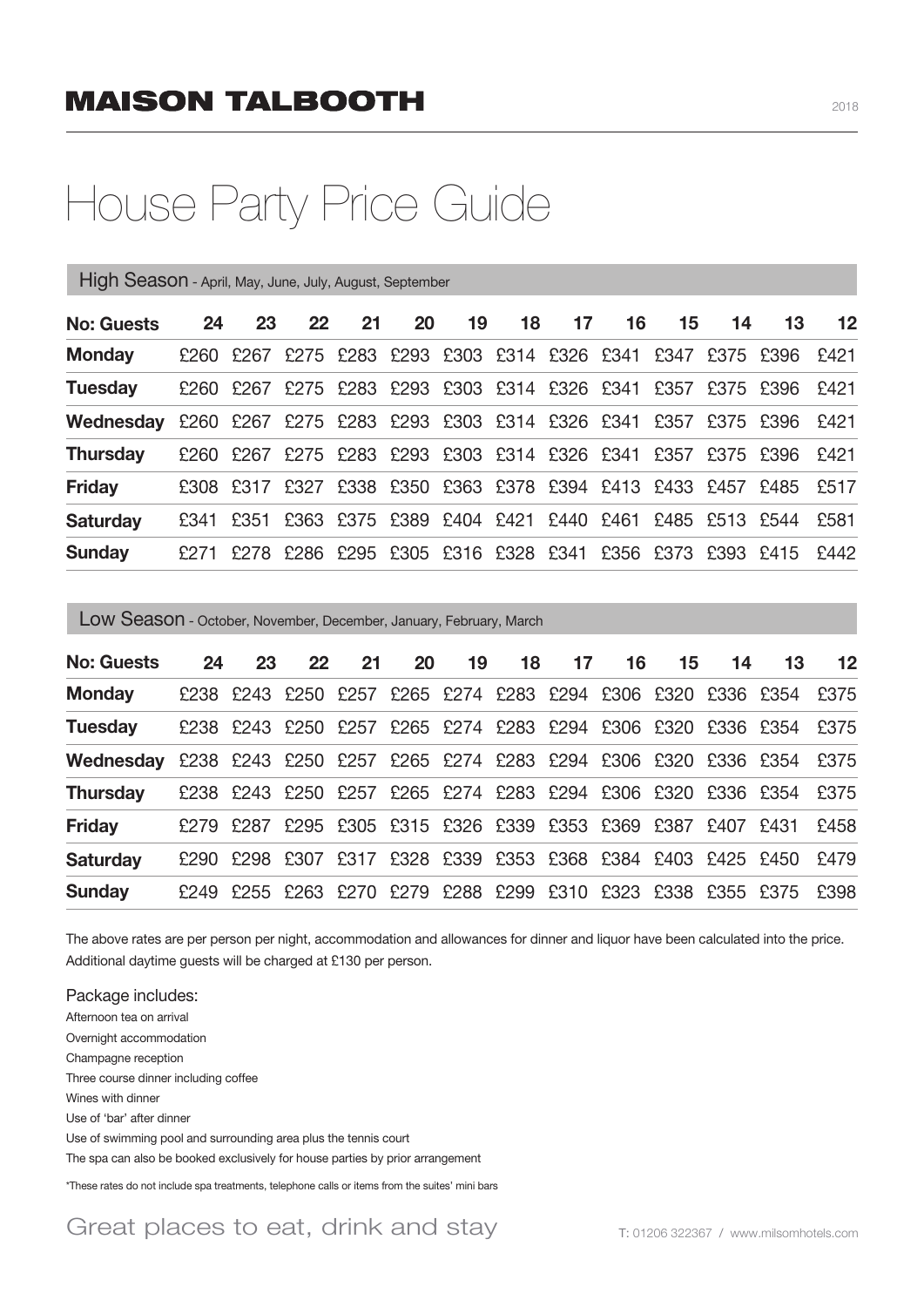## House Party Price Guide

| High Season - April, May, June, July, August, September |      |      |    |    |           |                                              |    |    |    |    |                                                             |      |      |
|---------------------------------------------------------|------|------|----|----|-----------|----------------------------------------------|----|----|----|----|-------------------------------------------------------------|------|------|
| <b>No: Guests</b>                                       | 24   | 23   | 22 | 21 | <b>20</b> | 19                                           | 18 | 17 | 16 | 15 | 14                                                          | 13   | 12   |
| <b>Monday</b>                                           | £277 |      |    |    |           | £284 £292 £300 £310 £321 £332 £345 £360 £377 |    |    |    |    | £396 £418                                                   |      | £443 |
| <b>Tuesday</b>                                          | £277 |      |    |    |           |                                              |    |    |    |    | £284 £292 £300 £310 £321 £332 £345 £360 £377 £396 £418      |      | £443 |
| Wednesdav                                               |      |      |    |    |           |                                              |    |    |    |    | £277 £284 £292 £300 £310 £321 £332 £345 £360 £377 £396 £418 |      | £443 |
| <b>Thursday</b>                                         | £277 |      |    |    |           |                                              |    |    |    |    | £284 £292 £300 £310 £321 £332 £345 £360 £377 £396 £418      |      | £443 |
| <b>Friday</b>                                           |      |      |    |    |           |                                              |    |    |    |    | £329 £338 £349 £360 £373 £386 £402 £419 £438 £460 £485 £514 |      | £548 |
| <b>Saturday</b>                                         | £360 |      |    |    |           |                                              |    |    |    |    | £371 £383 £396 £410 £426 £443 £463 £485 £510 £539 £572      |      | £610 |
| <b>Sunday</b>                                           | £289 | £297 |    |    |           | £305 £315 £325 £336 £349 £363 £379 £397      |    |    |    |    | £417                                                        | £441 | £468 |
|                                                         |      |      |    |    |           |                                              |    |    |    |    |                                                             |      |      |

Low Season - October, November, December, January, February, March

| <b>No: Guests</b>                                                     | 24 | 23                                                          | 22 | 21 | <b>20</b>                                    | 19 | 18 | 17 | 16 | 15 <sub>1</sub> | 14 | 13                                                               | 12   |
|-----------------------------------------------------------------------|----|-------------------------------------------------------------|----|----|----------------------------------------------|----|----|----|----|-----------------|----|------------------------------------------------------------------|------|
| <b>Monday</b>                                                         |    | £254 £261 £268 £275 £283 £292 £303 £314 £327 £341 £358 £377 |    |    |                                              |    |    |    |    |                 |    |                                                                  | £399 |
| <b>Tuesday</b>                                                        |    | £254 £261 £268 £275 £283 £292 £303 £314 £327 £341 £358 £377 |    |    |                                              |    |    |    |    |                 |    |                                                                  | £399 |
| Wednesday £254 £261 £268 £275 £283 £292 £303 £314 £327 £341 £358 £377 |    |                                                             |    |    |                                              |    |    |    |    |                 |    |                                                                  | £399 |
| <b>Thursday</b>                                                       |    | £254 £261 £268 £275 £283 £292 £303 £314 £327 £341 £358 £377 |    |    |                                              |    |    |    |    |                 |    |                                                                  | £399 |
| <b>Friday</b>                                                         |    |                                                             |    |    |                                              |    |    |    |    |                 |    | £298 £306 £315 £324 £335 £347 £360 £375 £391 £410 £431 £456 £485 |      |
| <b>Saturday</b>                                                       |    | £309 £318 £327 £338 £349 £362 £376 £391 £409 £429 £451 £478 |    |    |                                              |    |    |    |    |                 |    |                                                                  | £508 |
| <b>Sunday</b>                                                         |    | £266 £273 £281                                              |    |    | £289 £298 £308 £319 £331 £345 £360 £378 £399 |    |    |    |    |                 |    |                                                                  | £423 |

The above rates are per person per night, accommodation and allowances for dinner and liquor have been calculated into the price. Additional daytime guests will be charged at £130 per person.

Package includes: Afternoon tea on arrival Overnight accommodation Champagne reception Three course dinner including coffee Wines with dinner Use of 'bar' after dinner Use of swimming pool and surrounding area plus the tennis court The spa can also be booked exclusively for house parties by prior arrangement

\*These rates do not include spa treatments, telephone calls or items from the suites' mini bars

Great places to eat, drink and stay